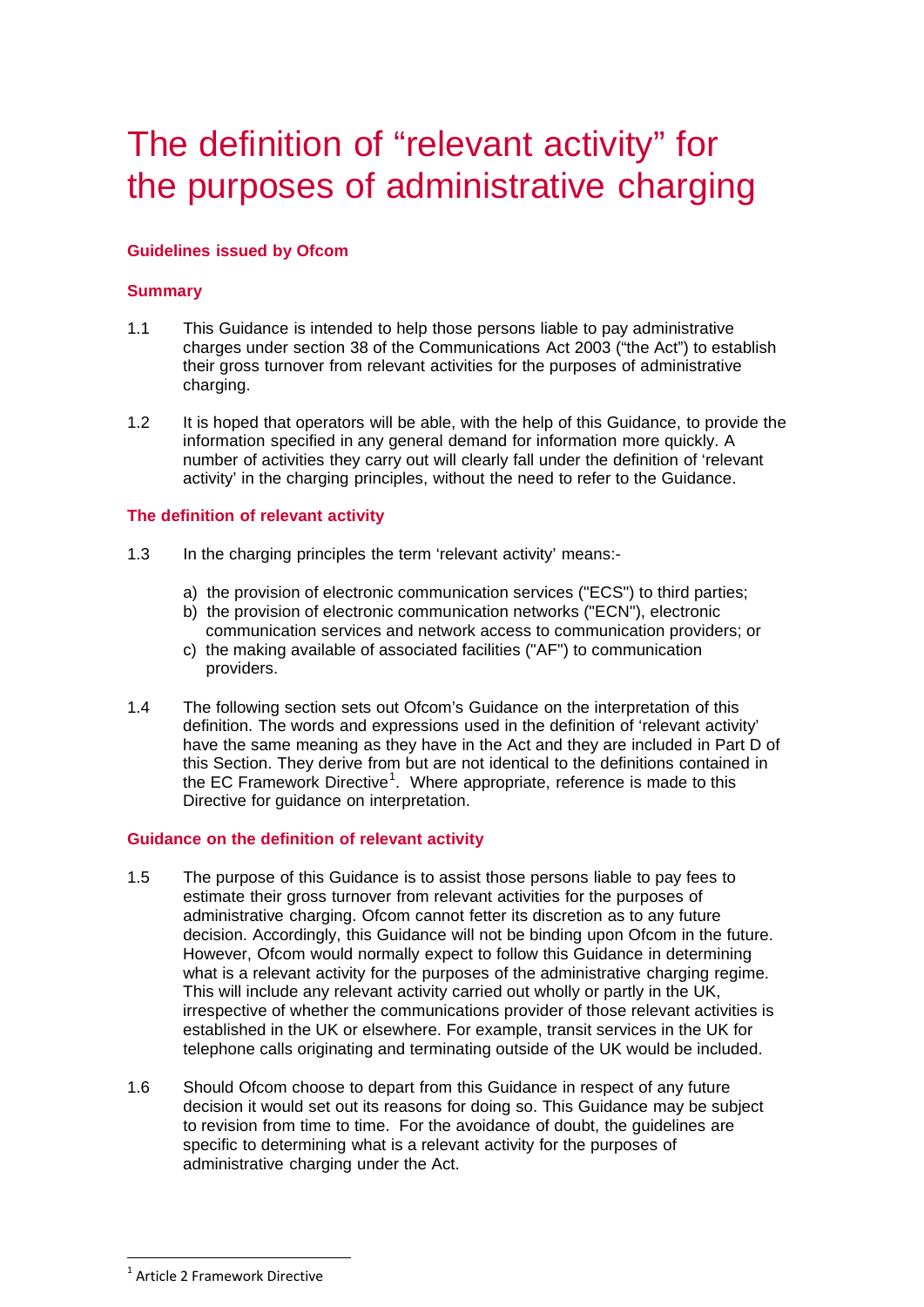## **Part A**

#### **The provision of an ECS to third parties**

#### *What is an ECS?*

- 1.7 The definition of ECS in the Act is very broad. A service will be an ECS where:
	- setting aside the content aspect of the service; then
	- the service has as its principal feature the conveyance of signals by means of an ECN.

This would include, for example, telephone calls. The provision of what is *comprised* in the signals (or the exercise of editorial control over that material) as opposed to the *conveyance* of signals, constitutes a content service and not an ECS.

1.8 Ofcom recognises that a broad range of services fall within the definition of ECS and that in some cases it may not be easy to decide whether an ECS is being provided. One method of viewing the range of ECSs is to classify them as either basic, advanced or enhanced services (value-added services) depending on the level of additional network resources and associated facilities that they require as well as whether there is any interaction, manipulation, or storage of content. The terms 'basic', 'advanced' and 'enhanced' services do not derive from the Act or from any of the EC Directives and are used here purely to help provide a framework for identifying activities which are ECSs.

#### **Basic services**

1.9 Where services are provided over an ECN without the support of databases or servers they can be regarded as basic services. Such services would include, but are not limited to, straightforward conveyance services such as: one-to-one telephone calls conveyed over a fixed telephone network; IP conveyance using an IP address; data transmission services, for example Ethernet; leased lines; video conferencing; radio and television transmission.

#### **Advanced services**

1.10 Where services are provided over an ECN but require the support of an associated facility they can be regarded as advanced services. Such services would include IP conveyance supported by the domain name system (DNS) to determine the relevant IP address used by the conveyance service, telephone calls conveyed over an IP network supported by call servers (and directory servers) to determine call routing, non-geographic number services supported by Intelligent Network translation databases, instant messaging supported by a 'presence' database, mobile telephony supported by home location registers, television transmissions supported by conditional access systems and electronic programme guides.

#### **Enhanced services**

1.11 Where services are provided over an ECN but either they interact with content, manipulate content or store content with the support of an associated facility such services can be regarded as enhanced or value-added services. In all of these cases even though the service does involve doing something with 'content' the service is still an ECS as it consists wholly or mainly in the conveyance of signals as opposed to the provision of a content service. Examples of such enhanced services include telephone calls completed through interactive voice response boxes, TV transmission with MPEG compression supported by compression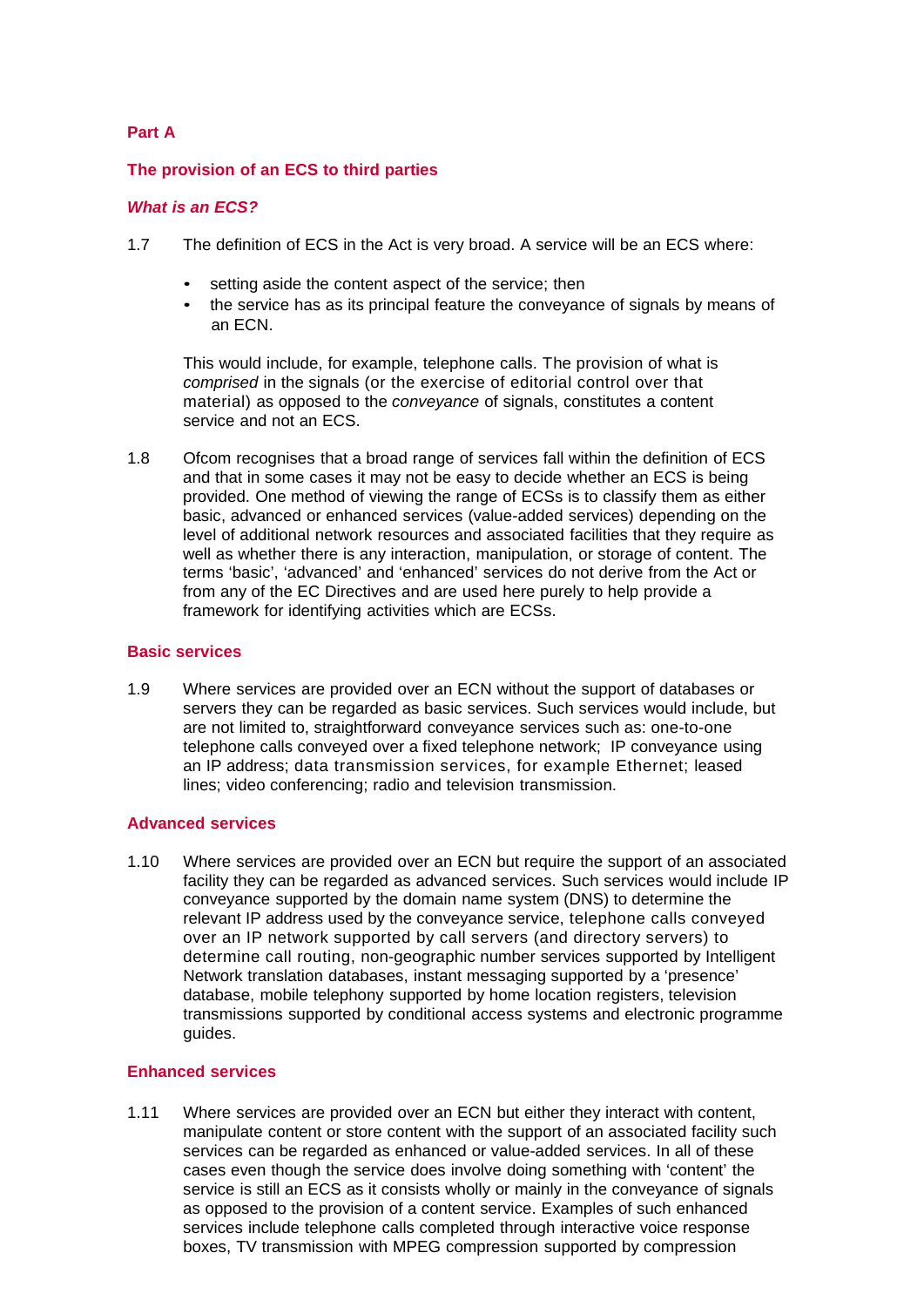systems, 3-way conference calls supported by conference bridges, e-mail supported by e-mail servers and voice mail supported by voice mail servers.

- 1.12 Although the boundary lines between the suggested hierarchy of services is not always clear cut, any overlap will not impact on the question of whether an activity is a relevant one for the purposes of administrative charging.
- 1.13 The following diagram attempts to illustrate more clearly the features of basic, advanced and enhanced services.

|                                    | <b>Electronic</b><br><b>Communication</b><br><b>Networks</b> | <b>Associated</b><br><b>Facilities</b>                                                | Output                                                                                                                                    |
|------------------------------------|--------------------------------------------------------------|---------------------------------------------------------------------------------------|-------------------------------------------------------------------------------------------------------------------------------------------|
| <b>Basic</b><br><b>Services</b>    | Provided over an<br>ECN                                      | None needed                                                                           | Conveyance of<br>signals e.g.<br>telephone calls                                                                                          |
| Advanced<br><b>Services</b>        | Provided over an<br>ECN                                      | Certain elements of<br>the service require<br>the support of<br>associated facilities | Conveyance of<br>signals e.g. mobile<br>calls                                                                                             |
| <b>Enhanced</b><br><b>Services</b> | Provided over an<br><b>ECN</b>                               | Certain elements of<br>the service require<br>the support of<br>associated facilities | Conveyance of<br>signals and either<br>interaction with<br>content,<br>manipulation of<br>content or storage<br>of content e.g.<br>email. |

1.14 These principles are in line with the definition of ECS in the EC Framework Directive, which states that information society services are not ECSs unless they consist wholly or mainly in the conveyance of signals. Taking examples such as internet banking or home shopping, in both cases the key characteristic lies more in the provision of information than in the conveyance of signals which is a purely incidental aspect of the service. However, even where a service does not consist mainly in the conveyance of signals the expectation will be that there is an underlying conveyance service associated with it that is an ECS and which will be caught. In many cases, such as the internet banking and home shopping examples referred to above, the provider of the content service will be different from the provider of the ECS.

#### **What is the provision of an ECS to third parties?**

- 1.15 Provision of an ECS to a third party would include provision to residential customers and business customers of a wide variety of types where they are provided with electronic communication services.
- 1.16 It would also include the provision of electronic communications services to groups such as members of a prison or tenants of a landlord. However, such services would only be caught if the Relevant Turnover from them exceeds the threshold in the designation, currently £5m.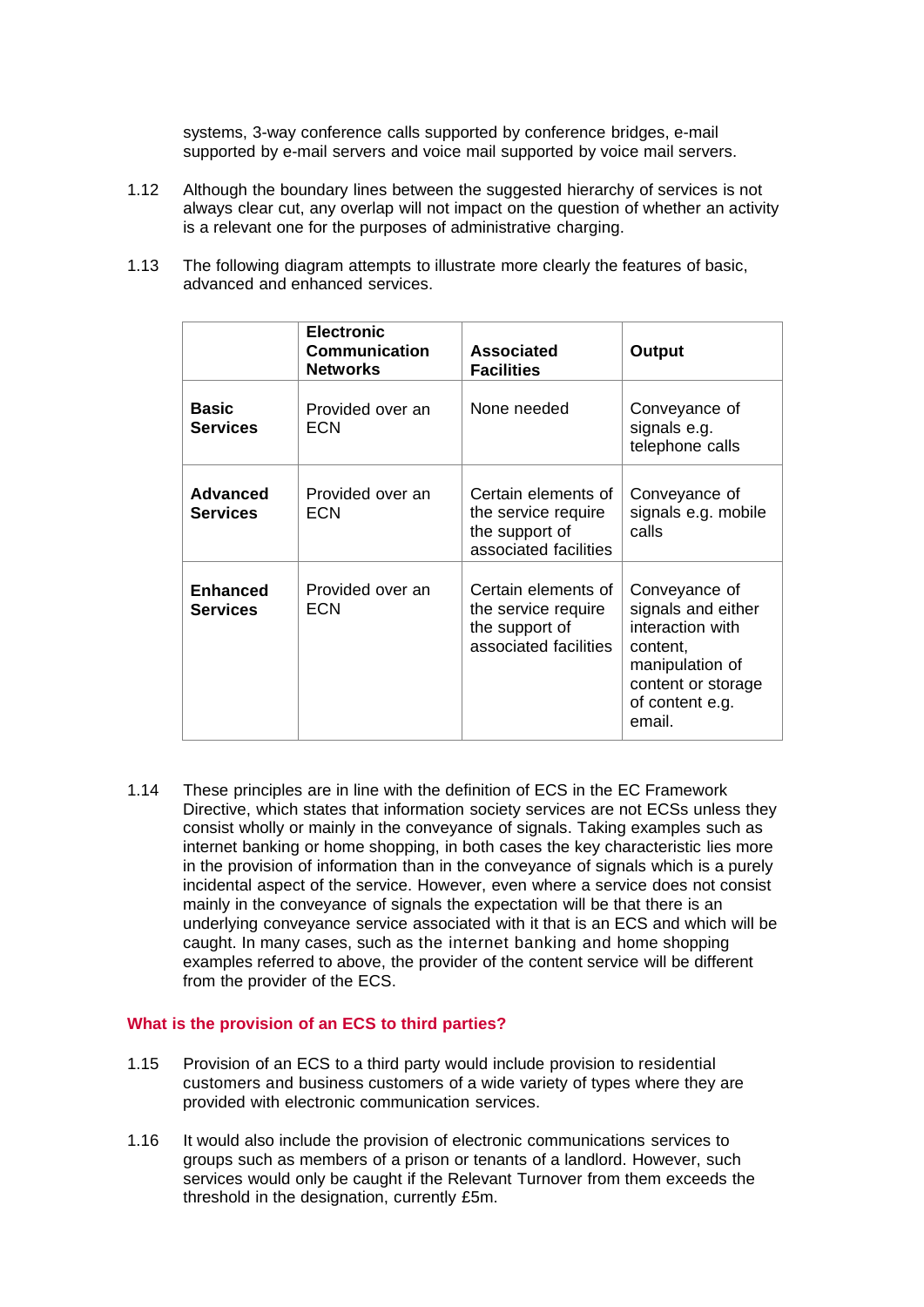### **Part B**

#### **The provision of an ECN, ECS, and network access to communications providers**

### *What is an ECN?*

- 1.17 The definition of ECN in the Act is very broad. All that is required for an ECN to be viewed as an ECN by Ofcom is a 'transmission system'. This term is itself undefined. Although it may be inferred that a transmission system requires the conveyance of signals between the following elements: a transmitter, a medium and a receiver, the Act makes it clear that a transmission system may consist of no more than a transmitter used for the conveyance of signals<sup>[2](#page-3-0)</sup>. Other resources which permit the conveyance of signals, such as apparatus used for switching or routing of signals, or stored data are not central to the definition although if they are present they will form part of the ECN.
- 1.18 Section 32(4) of the Act makes it clear that references to the 'provision of an ECN' include references to its establishment, maintenance or operation. Thus provision is not the same as ownership. There is no requirement for a communications provider to enjoy exclusive rights over the elements that combine to form the ECN. Hence an ECN may in fact form part of several ECNs provided by different communications providers.

#### **What does the provision of an ECN to communication providers mean?**

1.19 Communications providers are the providers of ECSs and ECNs and therefore would not include members of the public. An example of the provision of an ECN to a communications provider is where a provider operates and maintains a network on behalf of another communications provider i.e. the outsourcing of network provision. Another example is the grant of property rights which cannot be withdrawn (indefeasible rights of use) i.e. in international sub-marine cables.

#### **What does the provision of an ECS to communication providers mean?**

1.20 The meaning of an ECS has already been considered above. Examples of the provision of ECSs to communication providers would include the wholesale provision of any of the services mentioned above, to other communication providers as opposed to members of the public. It would also include the provision of an ECS to enable access to another ECS or ECN or the provision of an ECS to enable the interconnection of Public ECNs.

#### **What does provision of network access to communication providers mean?**

1.21 Section 151(3) of the Act sets out the definition of 'network access'. The term is all embracing and encompasses the interconnection of Public ECNs, and any services, facilities or arrangements which are not interconnection but which enable a communications provider, for the purpose of providing an ECS (whether his own or someone else's) to make use of, for example any ECN or ECS provided by another communications provider.

Examples include:

- the provision of access to specified network elements and/ or facilities, including unbundled access to the local loop;
- the provision of specified services on a wholesale basis for resale by third parties;

<span id="page-3-0"></span> $2$  Section 32(6) of the Act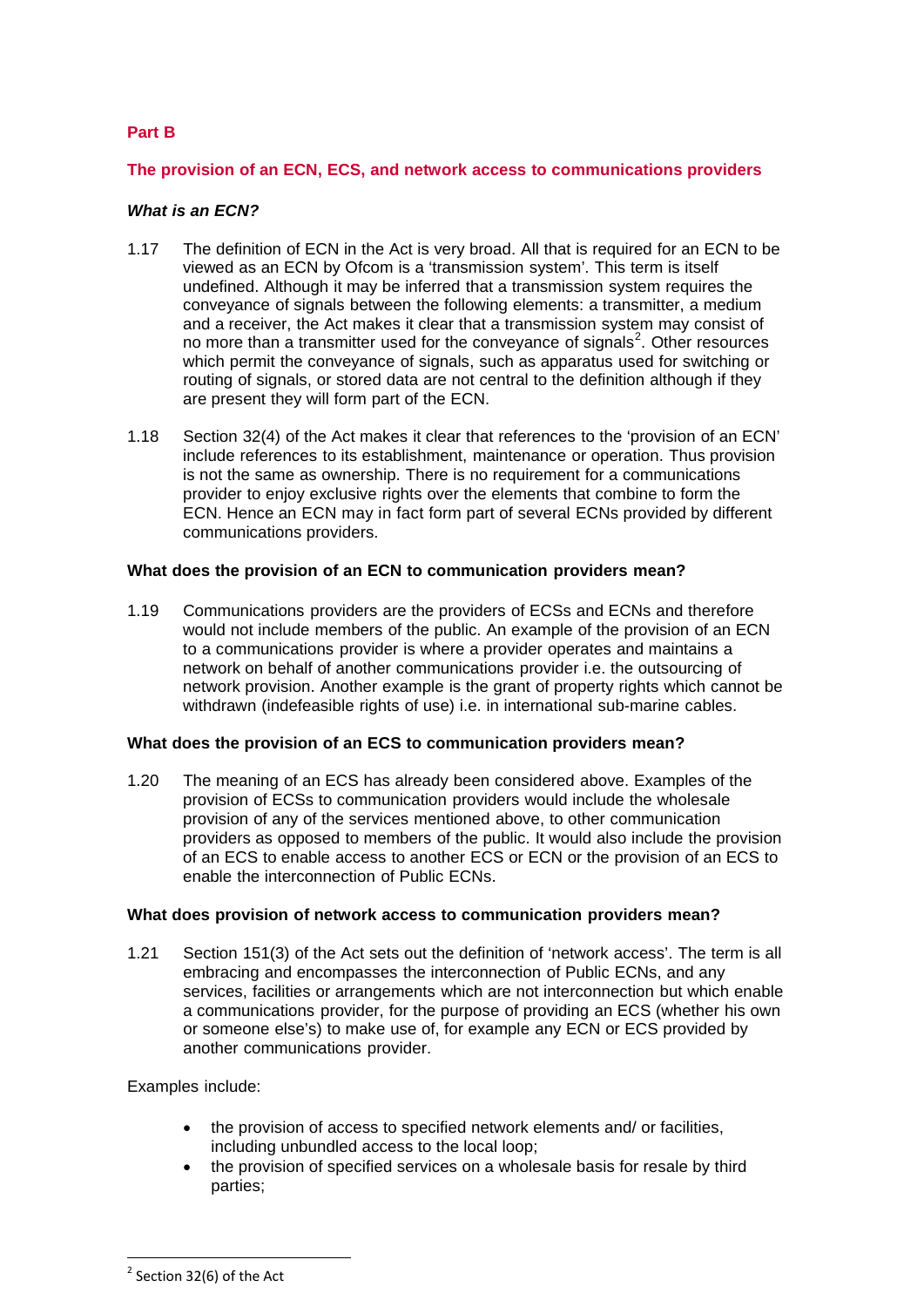- the provision of access to technical interfaces, protocols or other key technologies that are indispensable for the interoperability of services or virtual network services;
- the provision of access to operational support systems or similar software systems necessary to ensure fair competition in the provision of services; and
- the provision of interconnection services to networks or network facilities.

## **Part C**

#### **The making available of Associated Facilities to communication providers**

#### **What are Associated Facilities?**

- 1.22 The definition of an AF in the Act catches a facility, element or service which is made available for use or has the potential to be used to:
	- enable the provision of an ECN or ECS;
	- or to enable or support the provision of other services, such as any form of information society services or content services, e.g. broadcast television, which are provided by means of a network or service.
- 1.23 In relation to the first group of AF, a defining characteristic is that the AF is provided to make the provision of the ECN or ECS possible. Examples include compression systems to enable TV transmission with MPEG compression and e-mail servers which support the provision of email.
- 1.24 As has already been stated, references to the 'provision of an ECN' is a reference to the network's establishment, maintenance or operation. Therefore an AF within this group could include the provision of a wide range of facilities including ducts, buildings masts and poles.
- 1.25 In relation to the second group, an AF is caught if it makes possible or supports the provision of other services. An example of this type of AF is interactive voice response boxes to facilitate the provision of content services provided by means of an ECS, such as telephone banking.

## **Part D**

## **Annex to the definition of 'relevant activity' for the purposes of administrative charging**

#### **Definitions of the terms used in the definition of 'relevant activity'**

These definitions have been taken from the Communications Act 2003 (the 'Act'):

- **Electronic communications network[3](#page-4-0)** :
- a) a transmission system for the conveyance by the use of electrical, magnetic or electro-magnetic energy, of signals of any description; and
- b) such of the following as are used, by the person providing the system and in association with it, for the conveyance of the signals:
	- i. apparatus comprised in the system;
	- ii. apparatus used for the switching or routing of the signals; and
	- iii. software and stored data.

<span id="page-4-0"></span> $3$  Section 32(1) of the Act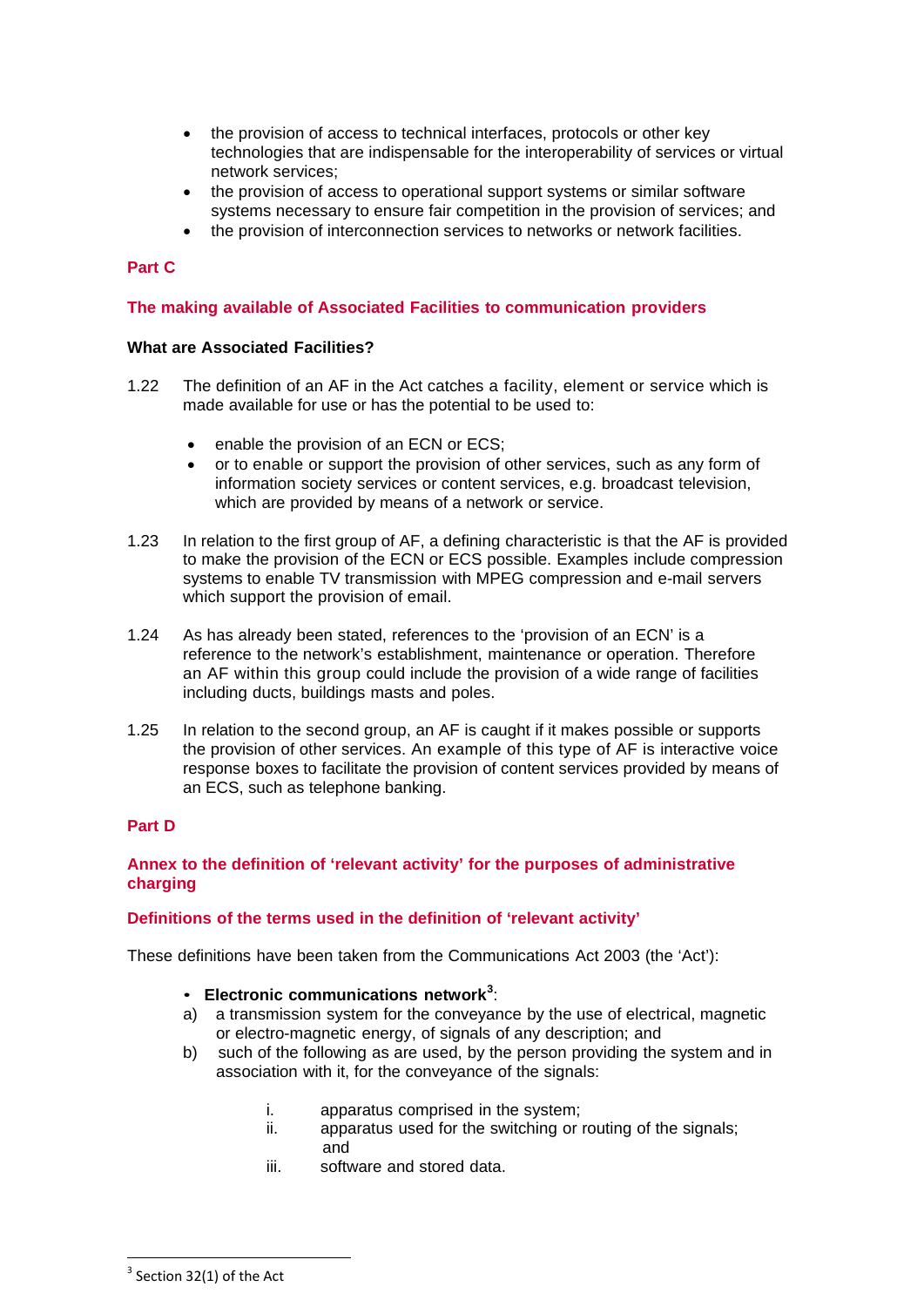# • **Electronic communications service[4](#page-5-0)** :

a service consisting in, or having as its principal feature, the conveyance by means of an electronic communications network of signals, except in so far as it is a content service.

- **Content service**<sup>[5](#page-5-1)</sup>: so much of any service as consists in one or both of the following:
	- a) the provision of material with a view to its being comprised in signals conveyed by a means of an electronic communications network; and
	- b) the exercise of editorial control over the contents of signals conveyed by means of such a network
- **Conveyance of signals[6](#page-5-2)** includes references to the transmission or routing of signals or of parts of signals and to the broadcasting of signals for general reception.

# **Signals[7](#page-5-3)** includes:

- a) anything comprising speech, music, sounds, visual images or communications or data of any description; and
- b) signals serving for the impartation of anything between persons, between a person and a thing or between things, or for the actuation or control of apparatus.

• **Associated facility[8](#page-5-4)** means a facility, element or service which is available for use or has the potential to be used, in association with the use of an electronic communications network or electronic communications service (whether or not one provided by the person making the facility available) for the purpose of:

- i. making the provision of that network or service possible;<br>ii. making possible the provision of other services provided
- making possible the provision of other services provided by means of that network or service; or
- iii. supporting the provision of such other services.

#### • **Communication provider[9](#page-5-5)** means:

a person who (within the meaning of section 32(4) of the Communications Act) provides an electronic communications network or an electronic communications service

- References to **Network Access** in Chapter 1 of the Act [10](#page-5-6) are references to:
	- a) interconnection of public electronic communication networks; or
	- b) any services, facilities or arrangements which
		- (i) are not comprised in interconnection; but
		- (ii) are services, facilities or arrangements by means of which a communications provider or person making available associated facilities is able, for the purposes of the provision of an electronic communications service (whether by him or by another), to make use of anything mentioned in section c) below and references to providing network access include references to providing any such

<span id="page-5-0"></span> <sup>4</sup> Section 32(2) of the Act

<span id="page-5-1"></span><sup>5</sup> Section 32(7) of the Act

<span id="page-5-2"></span> $6$  Section 32(8) of the act

 $7$  Section 32(10) of the Act

<span id="page-5-4"></span><span id="page-5-3"></span> $8$  Section 32(3) of the Act

<span id="page-5-5"></span><sup>&</sup>lt;sup>9</sup> Section 405 of the Act

<span id="page-5-6"></span> $10$  Section 151(3) of the Act